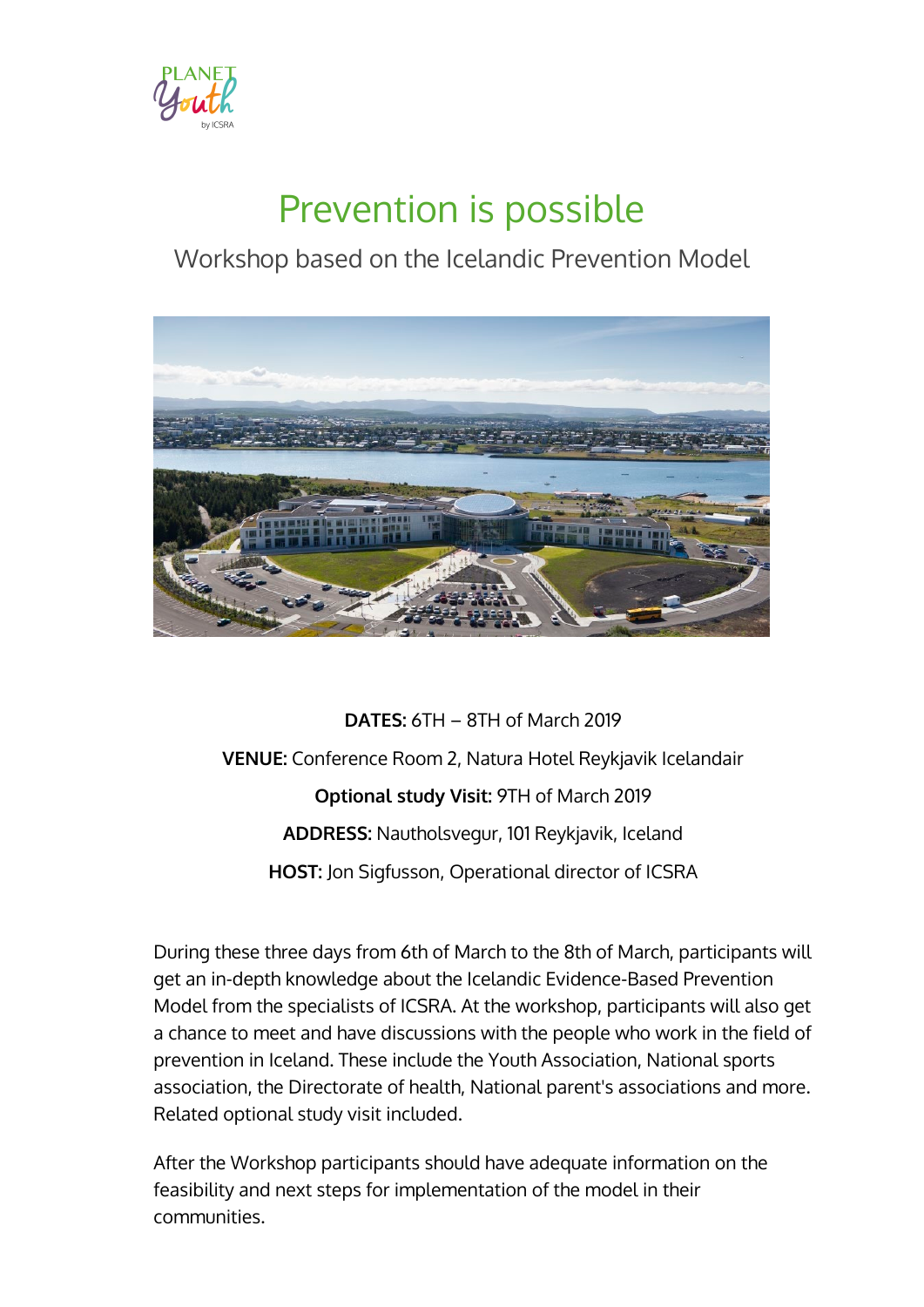

## AGENDA

## MARCH 6th - DAY 1

| $08:00 - 09:00$ | Registration                           |                           | Moderator for the Workshop is Bryndis Bjork Asgeirsdottir        |
|-----------------|----------------------------------------|---------------------------|------------------------------------------------------------------|
| $09:00 - 09:15$ | Welcome                                | Jon Sigfusson             | <b>Operational Director of ICSRA</b>                             |
| $09:15 - 09:30$ | Dagur B. Eggertsson Mayor of Reykjavik | Dagur B. Eggertsson       | Mayor of Reykjavik                                               |
|                 |                                        |                           | Research Director (ICSRA) - Professor of the following three     |
|                 |                                        |                           | Universities: Columbia University New York, Karolinska institute |
| $09:30 - 10:00$ | Introduction to Planet Youth           | Inga Dora Sigfusdottir    | Stockholm and Reykjavik University.                              |
|                 |                                        |                           | Senior scientist at ICSRA, Associate Professor at West Virginia  |
| $10:00 - 11:00$ | Primary prevention as a building block | Alfgeir Logi Kristjansson | <b>University</b>                                                |
| $11:00 - 11:05$ | Stand up and stretch break             |                           |                                                                  |
|                 |                                        |                           | Senior scientist at ICSRA, Associate Professor at West Virginia  |
| $11:05 - 11:35$ | Primary prevention continued           | Alfgeir Logi Kristjansson | <b>University</b>                                                |
| $11:35 - 12:00$ | <b>Discussions</b>                     |                           |                                                                  |
| $12:00 - 13:00$ | Lunch buffet at Satt restaurant        |                           |                                                                  |
|                 |                                        |                           | Senior scientist at ICSRA, Associate Professor at West Virginia  |
| $13:00 - 14:30$ | Step-by-step implementation process    | Alfgeir                   | <b>University</b>                                                |
| $14:30 - 14:50$ | Coffe break outside hall               |                           |                                                                  |
| $14:50 - 15:20$ | The Tarragona experience               | Patricia Ros Garcia       | Regional Representative - Spain and Latin-America                |
| $15:20 - 16:20$ | Planet Youth and Chilean public policy | <b>Mariano Montenegro</b> | International expert and advisor                                 |
| $16:20 - 17:00$ | <b>Discussions</b>                     |                           |                                                                  |

## MARCH 7th - DAY 2

| $08:30 - 09:00$ | <b>Reconvene</b>                         |                             |                                                                   |
|-----------------|------------------------------------------|-----------------------------|-------------------------------------------------------------------|
|                 | The Swedish Experience and Community     |                             |                                                                   |
| $09:00 - 09:40$ | readiness                                | Håkan Leifman               | Regional Director Nordic Countries (ICSRA)                        |
| $09:40 - 10:40$ | The Role of Municipalities in Prevention | Gisli Arni Eggertsson       | <b>Municipality Prevention Specialist (ICSRA)</b>                 |
| $10:40 - 10:45$ | Stand up and stretch break               |                             |                                                                   |
| $10:45 - 11:00$ | The Prevention Policy of Reykjavik       | Gisli Arni Eggertsson       | Municipality Prevention Specialist (ICSRA)                        |
|                 |                                          |                             | University of Chile's coordination team for Planet Youth piloting |
| $11:00 - 11:30$ | Chile - first year experience            | Carlos F. Ibañez Piña       | lin Chile                                                         |
| $11:30 - 12:00$ | <b>Discussions</b>                       |                             |                                                                   |
| $12:00 - 13:00$ | Lunch buffet at Satt restaurant          |                             |                                                                   |
|                 | The Role of Sports Clubs and Sports      | Margret Lilja               |                                                                   |
| $13:00 - 14:00$ | <b>Trainers Education</b>                | Gudmundsdottir              | Data specialist and lecturer (ICSRA)                              |
|                 |                                          |                             | Regional Representative Central-Europe (ICSRA), Assistant         |
| $14:00 - 14:45$ | Extended use of Planet Youth data        | <b>Emanuel Adrian Sarbu</b> | Professor at University of Bucharest                              |
| $14:45 - 15:00$ | Coffee break outside hall                |                             |                                                                   |
|                 | What makes the Planet Youth approach     |                             |                                                                   |
| $15:00 - 15:30$ | different?                               | Michael I. Mann             | Community Intervention Specialist (ICSRA)                         |
|                 | For those interested in implementing     |                             |                                                                   |
| 15:30-16:00     | <b>Planet Youth</b>                      |                             | Pall Melsted Rikhardsson Service Development Manager (ICSRA)      |
| $16:00 - 16:30$ | <b>Discussions</b>                       |                             |                                                                   |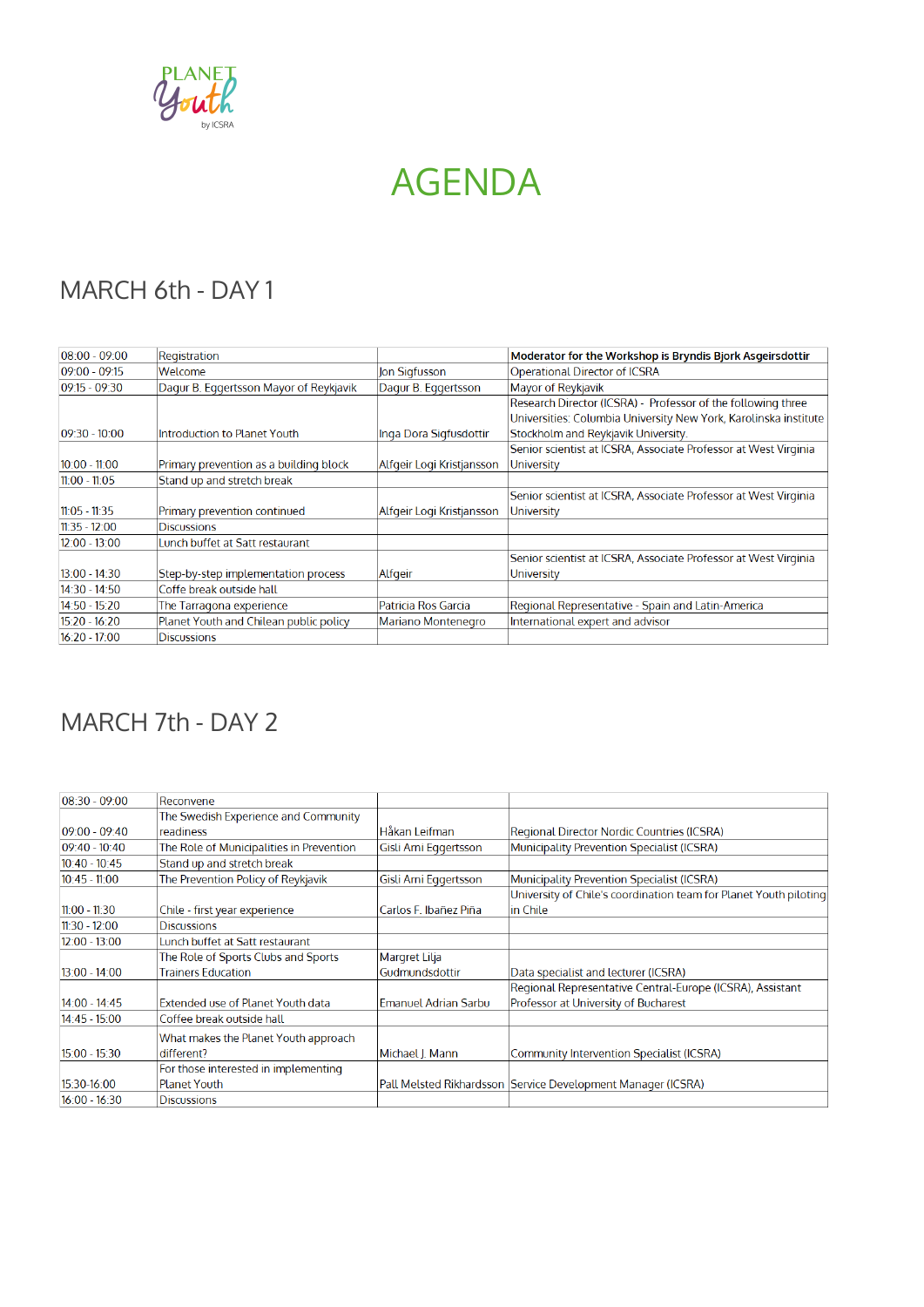

### MARCH 8th - DAY 3

| 08:30 09:00     | Reconvene                                            |                               |                                                |
|-----------------|------------------------------------------------------|-------------------------------|------------------------------------------------|
|                 | Trainers training, consecutive school                |                               |                                                |
| $09:00 - 09:45$ | and the use of leisure card                          | Ragnhildur Skuladottir        | National Sports Association                    |
|                 |                                                      |                               |                                                |
| 09:45 - 10:30   | Successful Organization of Youth Work                | <b>Audur Thorsteinsdottir</b> | National Youth Organization - Sports for all   |
| 10:30 - 10:50   | Coffee break outside hall                            |                               |                                                |
|                 |                                                      | Sigridur Kristin              |                                                |
| 10:50 - 11:50   | The Prevention day                                   | <b>Hrafnkelsdottir</b>        | Directorate of Health                          |
| 11:50 - 13:00   | Lunch buffet at Satt restaurant                      |                               |                                                |
|                 | Childrens participation in leisure                   |                               |                                                |
| 13:00 - 13:30   | activities                                           | Gunnar Orn Arnarson           | Youth activities at Valur Sports Club          |
|                 | Parents role and cooperative                         |                               |                                                |
| 13:30 - 14:15   | prevention work                                      | Hrefna Sigurjónsdóttir        | National Parents Association - Home and School |
|                 |                                                      | <b>Sigridur Arndis</b>        |                                                |
| 14:15 - 14:45   | Informed parents and school Children                 | <b>Johnnesdottir</b>          | Project Manager - Reykjavik office of welfare  |
| 14:45 - 15:00   | Coffee break outside hall                            |                               |                                                |
|                 |                                                      |                               |                                                |
| 15:00 - 15:45   | Success and development in prevention Rafn Magnusson |                               | Ministry of Health                             |
| 15:45 - 16:15   | Children and happiness                               | Þóra Jónsdóttir               | Barnaheill - Save the Children                 |
| $16:15 - 16:30$ | Wrap up and closing                                  | Jon Sigfusson                 |                                                |

### **Saturday 9th of March – Day 4**

Optional study visit for participants.

#### **GEOTHERMAL ENERGY FOR A HEALTHIER LIFESTYLE**

The tour starts at Reykjavik Natura hotel. We gather around 9 o'clock and hop on a bus which will drive us around for approximately four hours.

#### **Nautholsvik**

We will make the first stop on the geothermal man-made beach Nautholsvik, close by Natura. It was opened in 2001 and was an ambitious but very successful project, involving the construction of a lagoon with large seawalls, where cold sea and hot geothermal water fuse together resulting in higher temperatures.

#### **Visit to a sports club**

Geothermal water is used to heat various sports facilities around the city and keep them snow free. We will drive from Nautholsvik to one of the sports clubs in Reykjavik and get acquainted with the facility, the setup and everyday management.